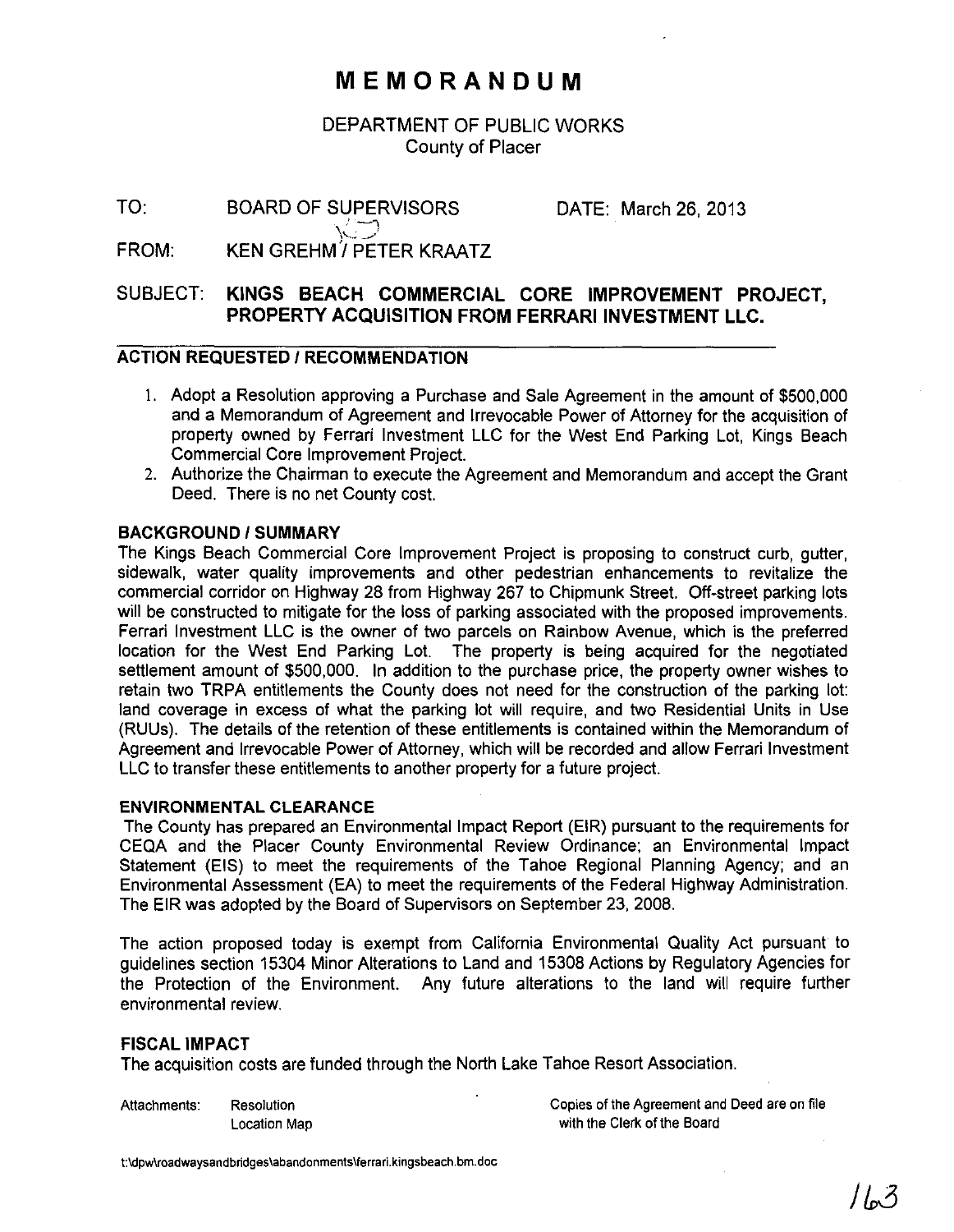# **Before the Board of Supervisors County of Placer, State of California**

In the matter of: A RESOLUTION APPROVING AND AUTHORIZING THE CHAIRMAN TO EXECUTE THE PURCHASE AND SALE AGREEMENT AND MEMORANDUM OF AGREEMENT AND IRREVOCABLE POWER OF ATTORNEY BETWEEN FERRARI INVESTMENT LLC AND THE COUNTY OF PLACER, AND ACCEPT THE GRANT DEED - KINGS BEACH CCIP.

Resol. No: .

The following RESOLUTION was duly passed by the Board of Supervisors

of the County of Placer at a regular meeting held **Source Algebra** 

by the following vote on roll call:

Ayes:

Noes:

Absent:

Signed and approved by me after its passage.

Attest: Clerk of said Board Chairman, Board of Supervisors

BE IT RESOLVED by the Board of Supervisors of the County of Placer, State of California, that the Purchase and Sale Agreement in the amount of \$500,000 and the Memorandum of Agreement and Irrevocable Power of Attorney between Ferrari Investment LLC and the County of Placer is hereby approved and the Chairman is authorized to execute the Agreement and Memorandum on behalf of Placer County and accept the Grant Deed.

t:\dpw\roadwaysandbridges\aband0 nments\ferrari. kingsbeach.res.doc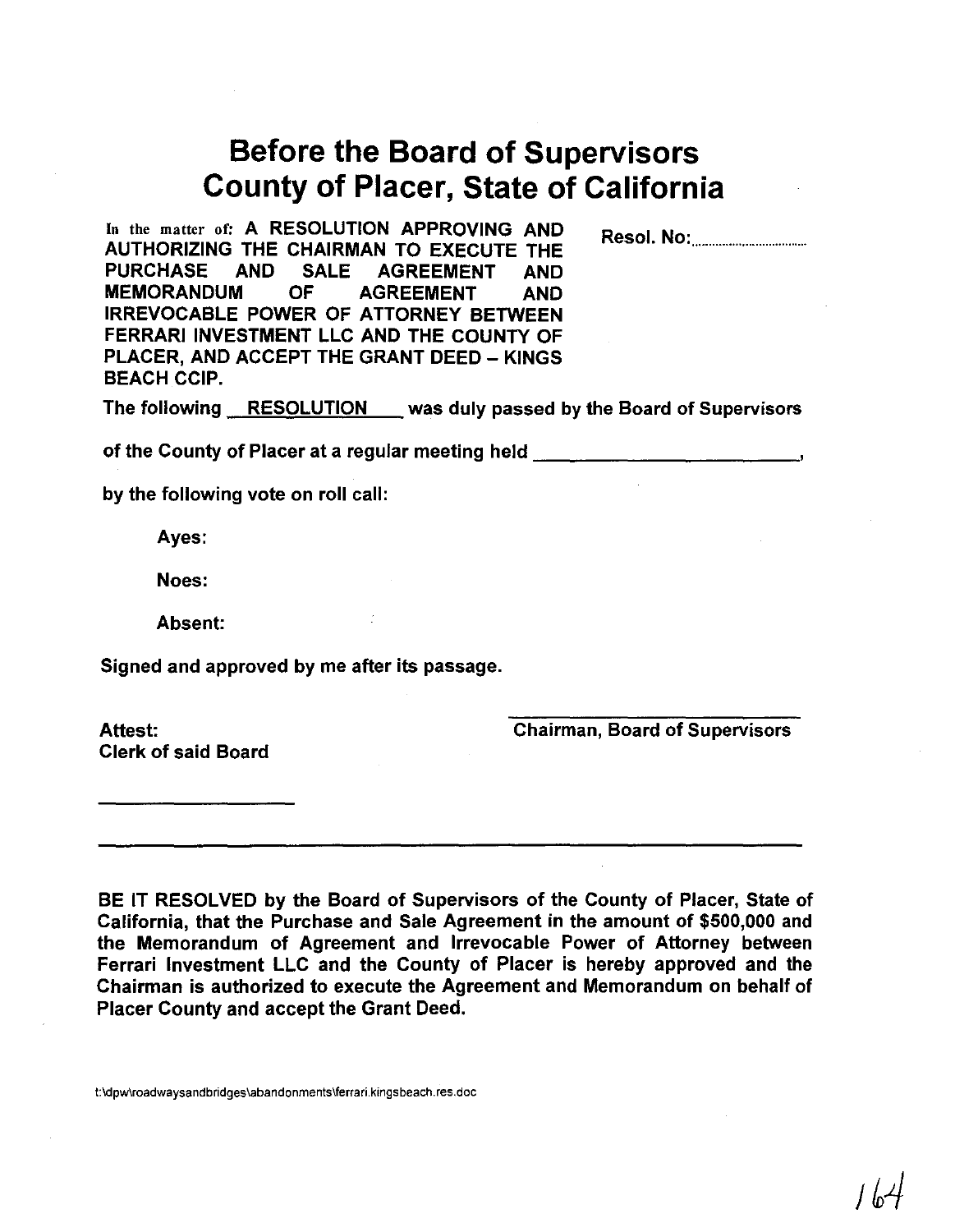